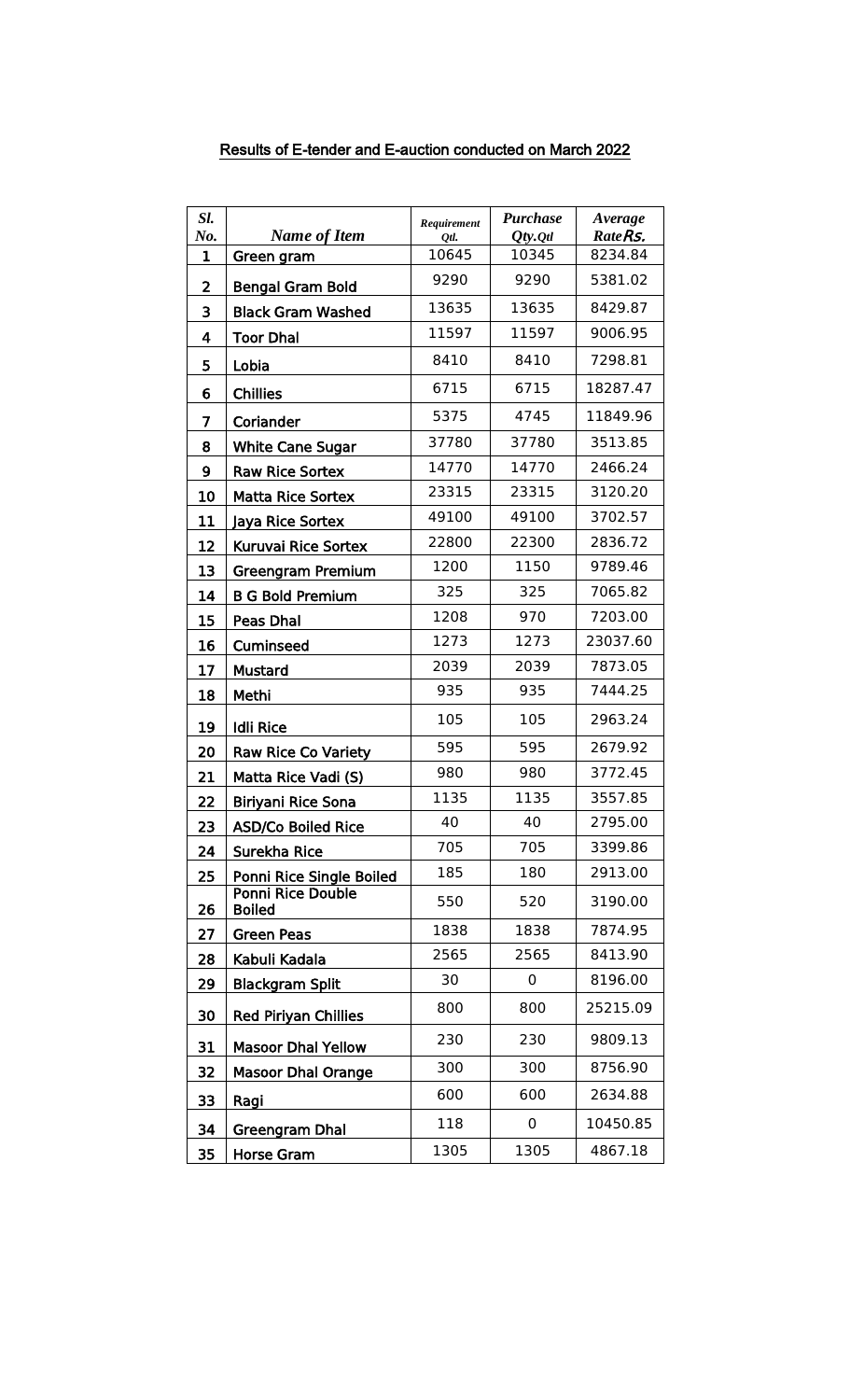| Sl.<br>No. | <b>Name of Item</b>                       | Requirement<br>Otl. | <b>Purchase</b><br>$Qty.$ Qtl | Average<br>RateRs. |
|------------|-------------------------------------------|---------------------|-------------------------------|--------------------|
|            |                                           |                     |                               |                    |
| 1          | Green gram                                | 8140                | 6830                          | 8040.39            |
| 2          | <b>Bengal Gram Bold</b>                   | 9315                | 9265                          | 5415.58            |
| 3          | <b>Black Gram Washed</b>                  | 13565               | 13565                         | 8345.40            |
| 4          | <b>Toor Dhal</b>                          | 9145                | 0                             | 8897.50            |
| 5          | Lobia                                     | 9105                | 9105                          | 7285.26            |
| 6          | <b>Chillies</b>                           | 6365                | 4785                          | 17693.72           |
| 7          | Coriander                                 | 4170                | 0                             | 12032.12           |
| 8          | White Cane Sugar                          | 36850               | 36850                         | 3559.92            |
| 9          | <b>Raw Rice Sortex</b>                    | 13800               | 13800                         | 2321.78            |
| 10         | <b>Matta Rice Sortex</b>                  | 21240               | 21240                         | 2959.52            |
| 11         | Jaya Rice Sortex                          | 35650               | 13900                         | 3434.80            |
| 12         | Kuruvai Rice Sortex                       | 12430               | 12430                         | 2785.21            |
| 13         | <b>Greengram Premium</b>                  | 1225                | 1225                          | 9382.64            |
| 14         | <b>B G Bold Premium</b>                   | 565                 | 565                           | 7388.44            |
| 15         | Peas Dhal                                 | 1263                | 0                             | 7361.08            |
| 16         | Cuminseed                                 | 1113                | 0                             | 24228.94           |
| 17         | <b>Mustard</b>                            | 2005                | 2005                          | 8180.18            |
| 18         | Methi                                     | 585                 | 585                           | 7444.78            |
| 19         | <b>Idli Rice</b>                          | 60                  | 30                            | 2999.00            |
| 20         | <b>Raw Rice Co Variety</b>                | 575                 | 575                           | 2605.22            |
| 21         | Matta Rice Vadi (S)                       | 1450                | 1450                          | 3446.79            |
| 22         | Biriyani Rice Sona                        | 968                 | 968                           | 3650.22            |
| 23         | <b>ASD/Co Boiled Rice</b>                 | 100                 | 100                           | 3002.00            |
| 24         | Surekha Rice                              | 930                 | 930                           | 3353.87            |
| 25         | Ponni Rice Single Boiled                  | 340                 | 340                           | 2813.00            |
| 26         | <b>Ponni Rice Double</b><br><b>Boiled</b> | 525                 | 500                           | 3230.00            |
| 27         | <b>Green Peas</b>                         | 1892                | 1892                          | 11128.91           |
| 28         | Kabuli Kadala                             | 2395                | 2395                          | 7988.64            |
| 29         | <b>Blackgram Split</b>                    | 30                  | 30                            | 8196.00            |
| 30         | <b>Red Piriyan Chillies</b>               | 590                 | 0                             | 24309.61           |
| 31         | <b>Masoor Dhal Yellow</b>                 | 139                 | 139                           | 9700.00            |
| 32         | <b>Masoor Dhal Orange</b>                 | 204                 | 204                           | 9102.82            |
| 33         | Ragi                                      | 870                 | 870                           | 2666.13            |
| 34         | <b>Greengram Dhal</b>                     | 58                  | 58                            | 9979.31            |
| 35         | <b>Horse Gram</b>                         | 1295                | 1295                          | 4496.74            |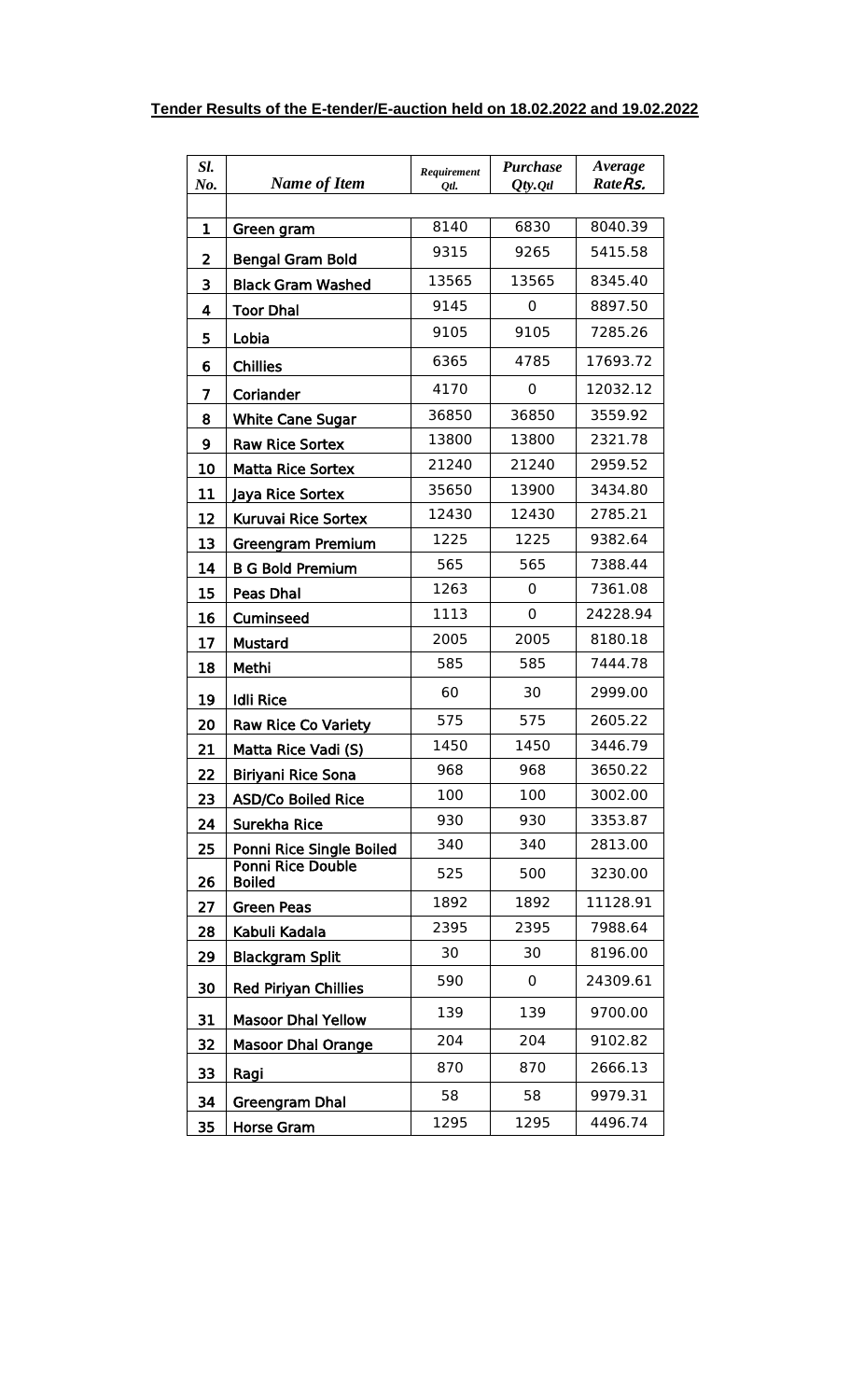| Sl.<br>No. | <b>Name of Item</b>         | Requireme<br>nt<br>Otl. | <b>Purchase</b><br>$Qty.$ Qtl | Average<br>Rate <sub>Rs.</sub> |
|------------|-----------------------------|-------------------------|-------------------------------|--------------------------------|
|            |                             |                         |                               |                                |
| 1          | Green gram                  | 6180                    | 6180                          | 7573.38                        |
| 2          | <b>Toor Dhal</b>            | 7605                    | 6735                          | 8783.69                        |
| 3          | <b>Chillies</b>             | 5580                    | 5580                          | 17324.53                       |
| 4          | Coriander                   | 3970                    | 2650                          | 10765.48                       |
| 5          | <b>White Cane</b><br>Sugar  | 3650                    | 2650                          | 3494.00                        |
|            | <b>Non Subsidized Items</b> |                         |                               |                                |
| 1          | <b>Peas Dhal</b>            | 940                     | 0                             | 7318.76                        |
| 2          | Cuminseed                   | 649                     | 0                             | 19854.15                       |
| 3          | <b>Idli Rice</b>            | 125                     | 125                           | 3077.60                        |
| 4          | <b>Blackgram Split</b>      | 35                      | 0                             | 11213.00                       |
| 5          | Greengram Dhal              | 25                      | 0                             | 9950.00                        |
|            | Total                       | 28759                   | 23920                         |                                |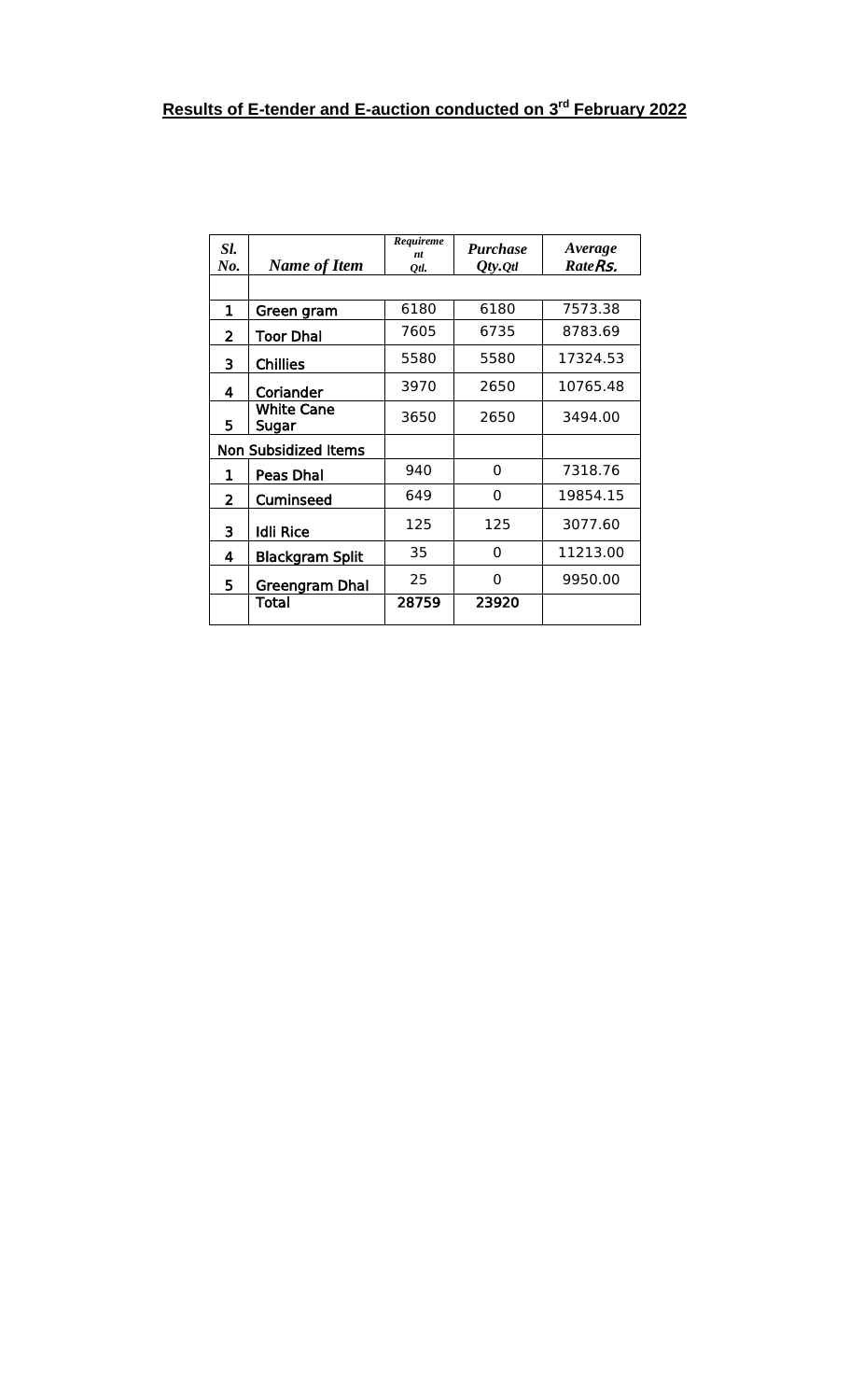|  |  | <b>Results of E-tender and E-auction conducted on January 2022</b> |  |
|--|--|--------------------------------------------------------------------|--|
|  |  |                                                                    |  |

| Sl.<br>No.   | <b>Name of Item</b>                | Requirement<br>Otl. | <b>Purchase</b><br>$Qty.$ <i>Qtl</i> | Average<br>RateRs. |
|--------------|------------------------------------|---------------------|--------------------------------------|--------------------|
| $\mathbf{1}$ | Green gram                         | 7180                | 2075                                 | 8125.00            |
| 2            | <b>Bengal Gram Bold</b>            | 6030                | 6030                                 | 5382.26            |
| 3            | <b>Black Gram Washed</b>           | 10205               | 10205                                | 8505.04            |
| 4            | <b>Toor Dhal</b>                   | 5225                | 0                                    | 8853.63            |
| 5            | Lobia                              | 7970                | 7970                                 | 6824.08            |
| 6            | <b>Chillies</b>                    | 5631                | 1045                                 | 14181.83           |
| 7            | Coriander                          | 3374                | 0                                    | 10727.61           |
| 8            | <b>White Cane Sugar</b>            | 32280               | 32280                                | 3571.55            |
| 9            | <b>Raw Rice Sortex</b>             | 11280               | 11280                                | 2352.43            |
| 10           | <b>Matta Rice Sortex</b>           | 17460               | 17085                                | 3043.61            |
| 11           | Jaya Rice Sortex                   | 28425               | 28425                                | 3422.41            |
| 12           | Kuruvai Rice Sortex                | 17550               | 17550                                | 2958.09            |
| 13           | <b>Greengram Premium</b>           | 1005                | 1005                                 | 9275.02            |
| 14           | <b>B G Bold Premium</b>            | 310                 | 310                                  | 8086.90            |
| 15           | Peas Dhal                          | 940                 | 0                                    | 7649.71            |
| 16           | Cuminseed                          | 530                 | 0                                    | 18842.83           |
| 17           | <b>Mustard</b>                     | 1020                | 1020                                 | 8629.09            |
| 18           | Methi                              | 315                 | 275                                  | 7935.91            |
| 19           | <b>Idli Rice</b>                   | 77                  | 0                                    | 3415.89            |
| 20           | <b>Raw Rice Co Variety</b>         | 751                 | 751                                  | 3011.97            |
| 21           | Matta Rice Vadi (S)                | 1185                | 1185                                 | 3449.45            |
| 22           | <b>Biriyani Rice Sona</b>          | 861                 | 861                                  | 3782.67            |
| 23           | <b>ASD/Co Boiled Rice</b>          | 80                  | 80                                   | 2995.63            |
| 24           | Surekha Rice                       | 660                 | 660                                  | 3375.20            |
| 25           | Ponni Rice Double<br><b>Boiled</b> | 600                 | 600                                  | 3375.00            |
| 26           | <b>Green Peas</b>                  | 1470                | 1470                                 | 10883.54           |
| 27           | Kabuli Kadala                      | 1659                | 1659                                 | 8166.37            |
| 28           | <b>Blackgram Split</b>             | 35                  | 0                                    | 8396.00            |
| 29           | <b>Red Piriyan Chillies</b>        | 495                 | 495                                  | 16688.24           |
| 30           | <b>Masoor Dhal Yellow</b>          | 130                 | 130                                  | 9555.00            |
| 31           | <b>Masoor Dhal Orange</b>          | 150                 | 120                                  | 9279.58            |
| 32           | Ragi                               | 482                 | 482                                  | 2947.60            |
| 33           | <b>Greengram Dhal</b>              | 45                  | 0                                    | 10400.00           |
| 34           | Horse Gram                         | 1302                | 1300                                 | 4408.06            |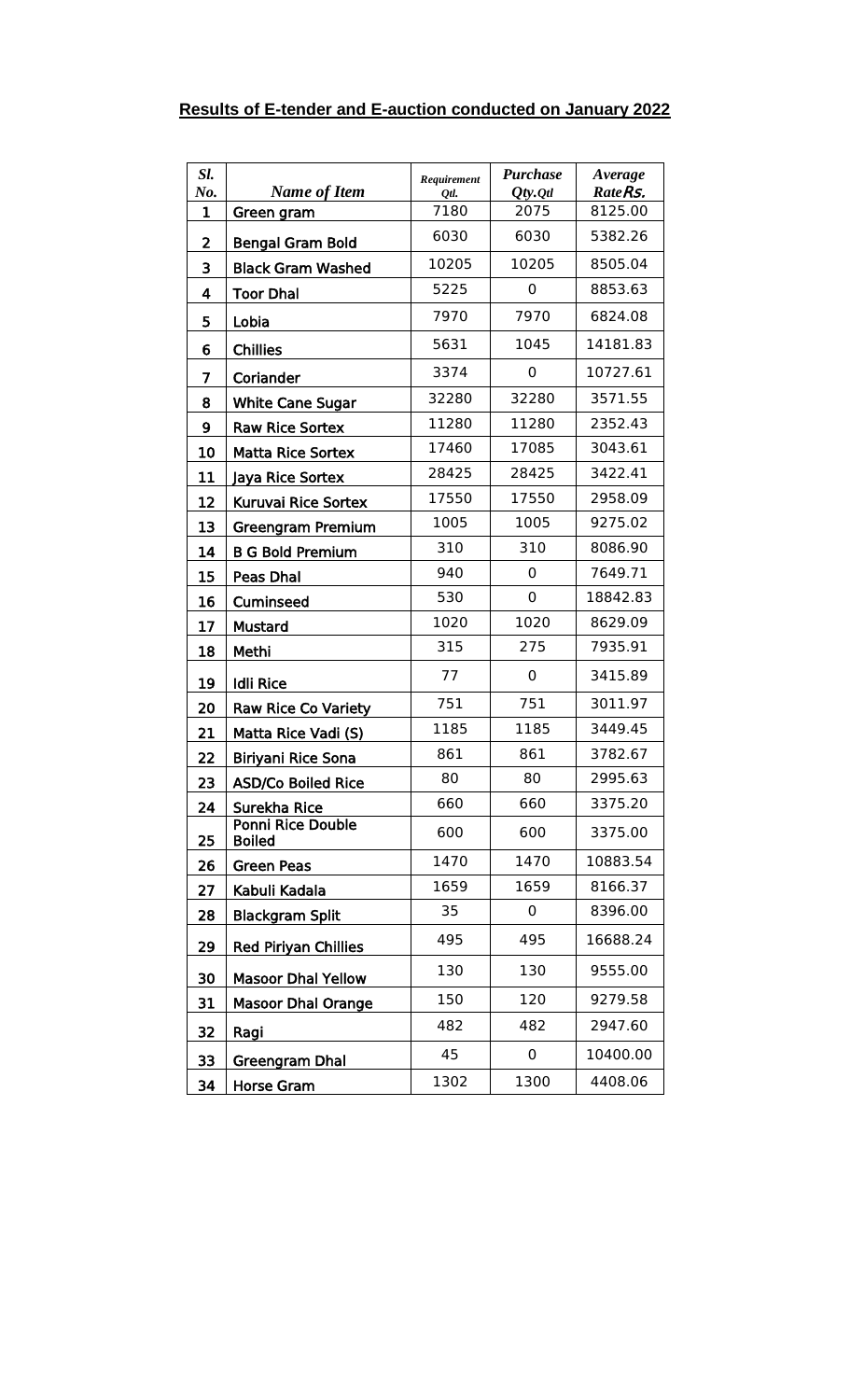| Sl.<br>No. | <b>Name of Item</b>                       | Requirement<br>Otl. | <b>Purchase</b><br>$Qty.$ <i>Qtl</i> | Average<br>Rate <sub>Rs.</sub> |
|------------|-------------------------------------------|---------------------|--------------------------------------|--------------------------------|
| 1          |                                           | 11060               | 11060                                | 7829.99                        |
|            | Green gram                                | 7185                | 7185                                 | 5721.68                        |
| 2          | <b>Bengal Gram Bold</b>                   |                     |                                      |                                |
| 3          | <b>Black Gram Washed</b>                  | 15020               | 15020<br>9355                        | 9248.54                        |
| 4          | <b>Toor Dhal</b>                          | 9355                |                                      | 8702.21                        |
| 5          | Lobia                                     | 9010                | 7750                                 | 8771.08                        |
| 6          | <b>Chillies</b>                           | 5807                | 4037                                 | 11343.37                       |
| 7          | Coriander                                 | 3771                | 3771                                 | 9466.30                        |
| 8          | <b>White Cane Sugar</b>                   | 53150               | 53150                                | 3604.89                        |
| 9          | <b>Raw Rice Sortex</b>                    | 18310               | 18310                                | 2352.35                        |
| 10         | <b>Matta Rice Sortex</b>                  | 25215               | 25215                                | 2916.30                        |
| 11         | Jaya Rice Sortex                          | 56500               | 56500                                | 3263.25                        |
| 12         | Kuruvai Rice Sortex                       | 26350               | 26350                                | 3102.50                        |
|            | <b>Non Subsidized Items</b>               |                     |                                      |                                |
| 1          | <b>Greengram Premium</b>                  | 1120                | 1120                                 | 8732.91                        |
| 2          | <b>B G Bold Premium</b>                   | 500                 | 500                                  | 7694.00                        |
| 3          | Peas Dhal                                 | 785                 | 785                                  | 7121.60                        |
| 4          | Cuminseed                                 | 447                 | 437                                  | 17254.56                       |
| 5          | <b>Mustard</b>                            | 1265                | 1265                                 | 9221.42                        |
| 6          | Methi                                     | 542                 | 522                                  | 7933.93                        |
| 7          | <b>Idli Rice</b>                          | 110                 | 110                                  | 3325.14                        |
| 8          | <b>Raw Rice Co Variety</b>                | 2650                | 2650                                 | 3136.06                        |
| 9          | Matta Rice Vadi (S)                       | 600                 | 0                                    | 4460.75                        |
| 10         | <b>Biriyani Rice Sona</b>                 | 1216                | 1216                                 | 3695.46                        |
| 11         | <b>ASD Co boiled Rice</b>                 | 95                  | 95                                   | 3049.47                        |
| 12         | Surekha Rice                              | 510                 | 510                                  | 3325.00                        |
| 13         | Ponni Rice Single Boiled                  | 220                 | 210                                  | 2893.00                        |
| 14         | <b>Ponni Rice Double</b><br><b>Boiled</b> | 1000                | 1000                                 | 3661.55                        |
| 15         | <b>Green Peas</b>                         | 1282                | 1282                                 | 12180.96                       |
| 16         | Kabuli Kadala                             | 1663                | 1663                                 | 8224.56                        |
| 17         | <b>Blackgram Split</b>                    | 65                  | 65                                   | 8896.00                        |
| 18         | <b>Red Piriyan Chillies</b>               | 425                 | 425                                  | 14333.00                       |
| 19         | <b>Masoor Dhal Yellow</b>                 | 160                 | 160                                  | 9735.63                        |
| 20         | <b>Masoor Dhal Orange</b>                 | 450                 | 450                                  | 9167.57                        |
| 21         | Ragi                                      | 670                 | 670                                  | 2573.37                        |
| 22         | Greengram Dhal                            | 20                  | 20                                   | 9900.00                        |
| 23         | <b>Horse Gram</b>                         | 1545                | 1545                                 | 4221.66                        |
|            | Total                                     | 258073              | 254403                               |                                |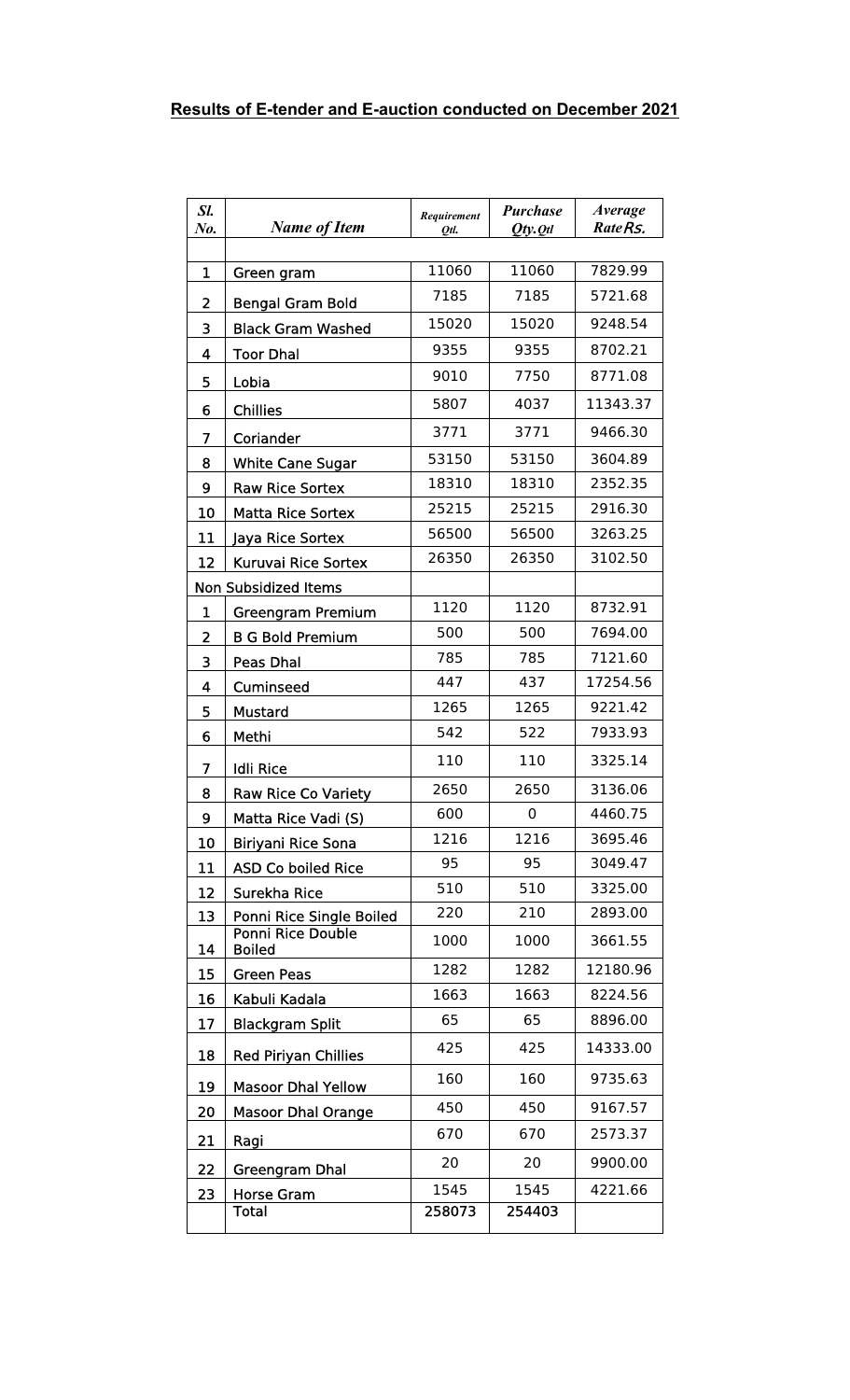| Results of E-tender and E-auction conducted on November 2021 |
|--------------------------------------------------------------|
|--------------------------------------------------------------|

| Sl.<br>No.              | <b>Name of Item</b>                | Requirement<br>Otl. | <b>Purchase</b><br>$Qty.$ <i>Qtl</i> | <b>Average</b><br>Rate <sub>Rs</sub> , |
|-------------------------|------------------------------------|---------------------|--------------------------------------|----------------------------------------|
|                         |                                    |                     |                                      |                                        |
| 1                       | Green gram                         | 7410                | 7410                                 | 7496.93                                |
| 2                       | <b>Bengal Gram Bold</b>            | 4595                | 4595                                 | 5497.60                                |
| 3                       | <b>Black Gram Washed</b>           | 10775               | 10775                                | 8801                                   |
| $\overline{\mathbf{4}}$ | <b>Toor Dhal</b>                   | 5680                | 5680                                 | 8548.13                                |
| 5                       | Lobia                              | 4860                | 0                                    | 9131.03                                |
| 6                       | <b>Chillies</b>                    | 3790                | 3737                                 | 9149.08                                |
| 7                       | Coriander                          | 2365                | 1895                                 | 8714.21                                |
| 8                       | <b>White Cane Sugar</b>            | 39500               | 39500                                | 3555.61                                |
| 9                       | <b>Raw Rice Sortex</b>             | 11855               | 11855                                | 2380.32                                |
| 10                      | <b>Matta Rice Sortex</b>           | 21790               | 21790                                | 2624.52                                |
| 11                      | Jaya Rice Sortex                   | 42925               | 42925                                | 3088.19                                |
| 12                      | <b>Kuruvai Rice Sortex</b>         | 20700               | 20700                                | 2815.75                                |
|                         | <b>Non Subsidized Items</b>        |                     |                                      |                                        |
| 1                       | <b>Greengram Premium</b>           | 730                 | 730                                  | 8363.52                                |
| $\overline{2}$          | <b>B G Bold Premium</b>            | 535                 | 535                                  | 7580.59                                |
| 3                       | <b>Peas Dhal</b>                   | 521                 | 0                                    | 7155.18                                |
| 4                       | Cuminseed                          | 203                 | 203                                  | 16057.29                               |
| 5                       | <b>Mustard</b>                     | 880                 | 830                                  | 8709.73                                |
| 6                       | Methi                              | 280                 | 278                                  | 8153.51                                |
| 7                       | <b>Idli Rice</b>                   | 60                  | 0                                    | 3026.67                                |
| 8                       | <b>Raw Rice Co Variety</b>         | 850                 | 850                                  | 2633.41                                |
| 9                       | Matta Rice Vadi (S)                | 465                 | 465                                  | 3215.70                                |
| 10                      | <b>Biriyani Rice Sona</b>          | 897                 | 897                                  | 3475.03                                |
| 11                      | <b>ASD Co boiled Rice</b>          | 25                  | 0                                    | 2950.00                                |
| 12                      | Surekha Rice                       | 225                 | 225                                  | 3265.11                                |
| 13                      | Ponni Rice Single Boiled           | 280                 | 0                                    | 3144.64                                |
| 14                      | Ponni Rice Double<br><b>Boiled</b> | 500                 | 500                                  | 3019.80                                |
| 15                      | <b>Green Peas</b>                  | 711                 | 711                                  | 12454.35                               |
| 16                      | Kabuli Kadala                      | 1255                | 1255                                 | 8303.73                                |
| 17                      | <b>Red Piriyan Chillies</b>        | 185                 | 185                                  | 12000.57                               |
| 18                      | <b>Masoor Dhal Orange</b>          | 240                 | 240                                  | 9149.88                                |
| 19                      | Ragi                               | 370                 | 265                                  | 2574.96                                |
| 20                      | <b>Horse Gram</b>                  | 1226                | 1226                                 | 3678.29                                |
|                         | <b>Total</b>                       | 186683              | 180257                               |                                        |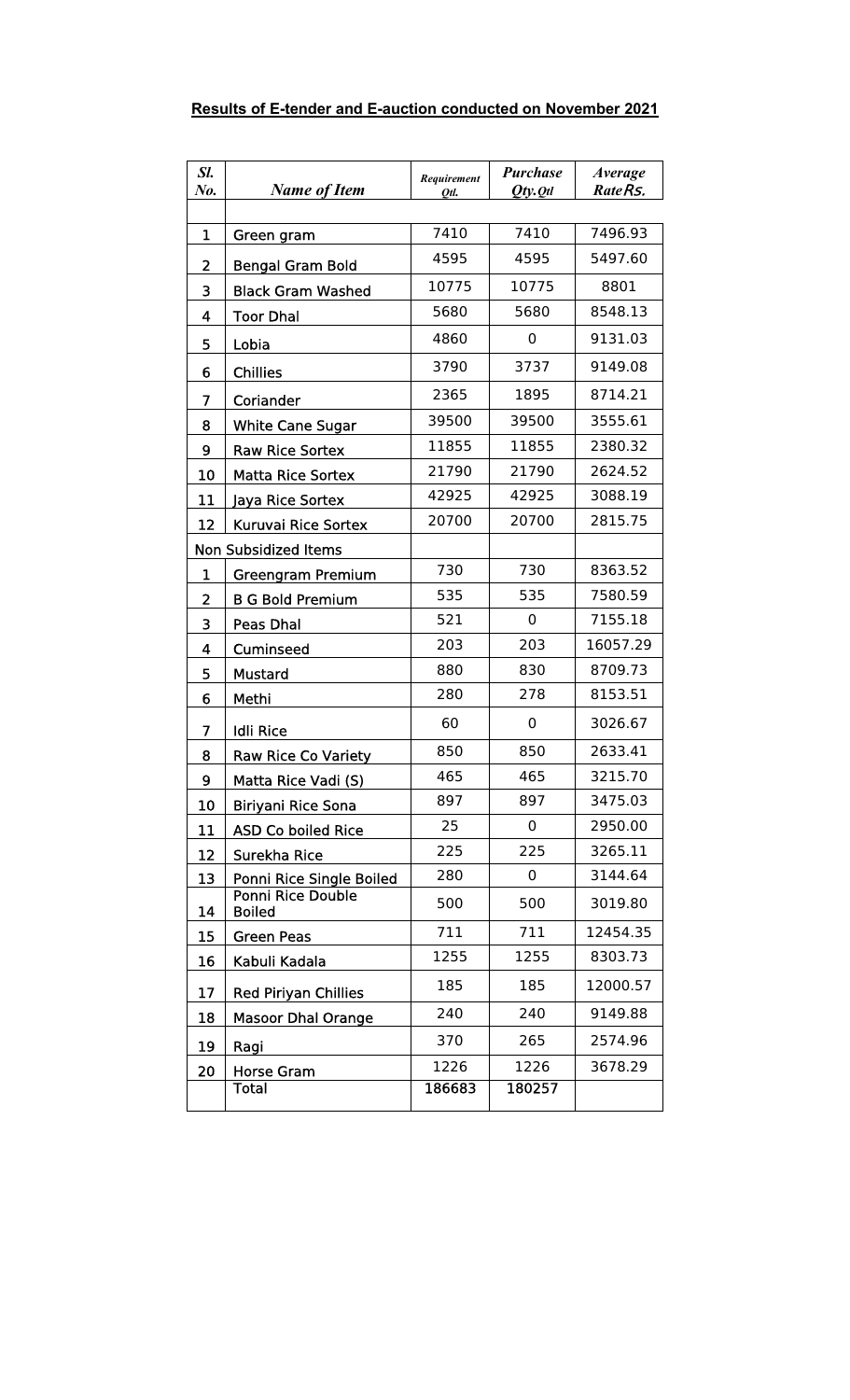| Sl.<br>No.                   | <b>Name of Item</b>                                 | Requirement<br>Otl. | <b>Purchase</b><br>$Qty.$ <i>Qtl</i> | Average<br>RateRs. |
|------------------------------|-----------------------------------------------------|---------------------|--------------------------------------|--------------------|
| 1                            | Green gram                                          | 3732                | 2932                                 | 7038.29            |
|                              |                                                     | 2172                | 1650                                 | 5563.00            |
| $\overline{\mathbf{2}}$<br>3 | <b>Bengal Gram Bold</b><br><b>Black Gram Washed</b> | 5635                | 5205                                 | 8746.75            |
| 4                            | <b>Toor Dhal</b>                                    | 5460                | 5460                                 | 8728.00            |
| 5                            |                                                     | 3005                | 2895                                 | 7165.98            |
|                              | Lobia                                               | 3348                | 3348                                 | 9700.76            |
| 6                            | <b>Chillies</b>                                     | 2332                | 2332                                 | 8651.01            |
| 7                            | Coriander                                           | 26945               | 26945                                | 3745.91            |
| 8                            | <b>White Cane Sugar</b>                             | 8835                | 8835                                 | 2339.92            |
| 9                            | <b>Raw Rice Sortex</b>                              | 16020               | 15990                                | 2519.86            |
| 10<br>11                     | <b>Matta Rice Sortex</b>                            | 37030               | 37030                                | 2994.70            |
| 12                           | Jaya Rice Sortex<br>Kuruvai Rice Sortex             | 12400               | 12400                                | 2496.09            |
|                              |                                                     |                     |                                      |                    |
| 1                            | Greengram Premium                                   | 550                 | 535                                  | 8186.71            |
| 2                            | <b>B G Bold Premium</b>                             | 485                 | 0                                    | 7850.37            |
| 3                            | Peas Dhal                                           | 330                 | 0                                    | 7072.73            |
| $\overline{\mathbf{4}}$      | <b>Cuminseed</b>                                    | 365                 | 365                                  | 15062.53           |
| 5                            | <b>Mustard</b>                                      | 1195                | 1095                                 | 8644.72            |
| 6                            | Methi                                               | 378                 | 378                                  | 7992.89            |
| 7                            | <b>Idli Rice</b>                                    | 10                  | 0                                    | 2943.00            |
| 8                            | <b>Raw Rice Co Variety</b>                          | 450                 | 450                                  | 2483.22            |
| 9                            | Matta Rice Vadi (S)                                 | 585                 | 585                                  | 2969.45            |
| 10                           | Biriyani Rice Sona                                  | 863                 | 853                                  | 3370.54            |
| 11                           | <b>ASD Co boiled Rice</b>                           | 20                  | 20                                   | 2625.00            |
| 12                           | Surekha Rice                                        | 141                 | 135                                  | 3236.00            |
| 13                           | Ponni Rice Single Boiled                            | 30                  | 0                                    | 3030.00            |
| 14                           | <b>Ponni Rice Double</b><br><b>Boiled</b>           | 300                 | 300                                  | 3090.00            |
| 15                           | <b>Green Peas</b>                                   | 627                 | 627                                  | 12685.69           |
| 16                           | Kabuli Kadala                                       | 642                 | 622                                  | 8765.66            |
| 17                           | <b>Red Piriyan Chillies</b>                         | 157.5               | 157.5                                | 13504.40           |
| 18                           | <b>Masoor Dhal Yellow</b>                           | 80                  | 80                                   | 9650.00            |
| 19                           | <b>Masoor Dhal Orange</b>                           | 225                 | 220                                  | 9086.00            |
| 20                           | Ragi                                                | 580                 | 580                                  | 2623.34            |
| 21                           | <b>Horse Gram</b>                                   | 656                 | 650                                  | 3680.08            |
|                              | <b>Total</b>                                        | 135583.<br>5        | 132674.5                             |                    |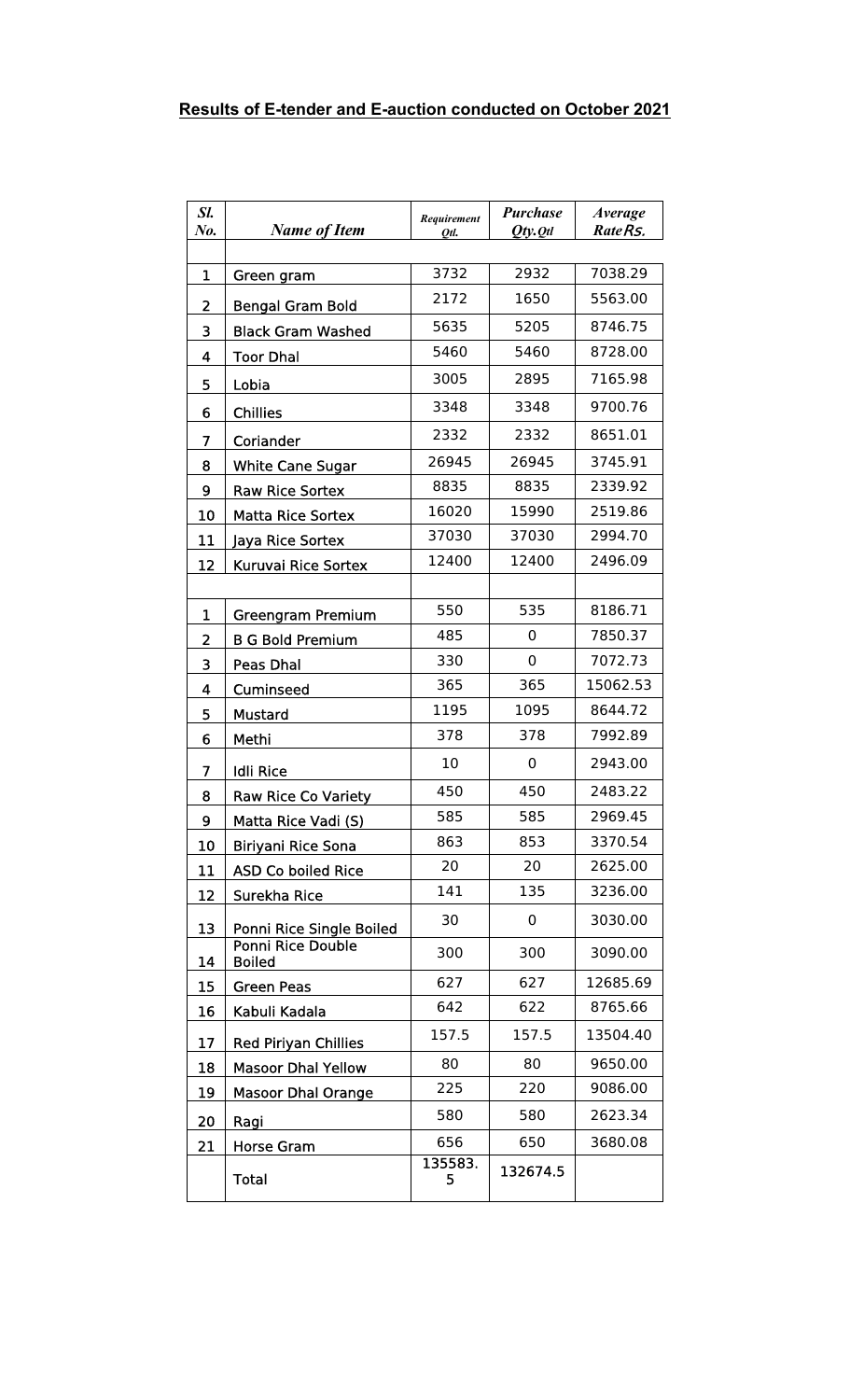## **Details of E-tender/ E-auction held on 05.08.2021 and 06.08.2021**

| Sl.<br>$N_{0.}$ | <b>Name of Item</b>        | Requirement<br>Otl. | <b>Purchase</b><br>$Qty.$ Qtl | <i>Average</i><br>RateRs. |
|-----------------|----------------------------|---------------------|-------------------------------|---------------------------|
| 1               | Green gram                 | 8255                | 8255                          | 6762.09                   |
| $\overline{2}$  | <b>Black Gram Washed</b>   | 2375                | Ω                             | 8181.00                   |
| 3               | <b>Toor Dhal</b>           | 12850               | 12850                         | 8903.95                   |
| 4               | Lobia                      | 3975                | 3840                          | 6790.27                   |
| 5               | <b>Chillies</b>            | 1568                | 1448                          | 10607.64                  |
| 6               | Coriander                  | 1234                | 790                           | 7990.11                   |
| 7               | <b>White Cane Sugar</b>    | 20130               | 16800                         | 3502.29                   |
| 8               | <b>Raw Rice Sortex</b>     | 4950                | 4850                          | 2429.34                   |
| 9               | Matta Rice Sortex          | 4525                | 4525                          | 2588.63                   |
| 10              | Jaya Rice Sortex           | 27450               | 27450                         | 2904.96                   |
| 11              | <b>Kuruvai Rice Sortex</b> | 8150                | 8150                          | 2557.86                   |

## **Details of E-tender/E-auction conducted on 13.07.2021 and 14.07.2021**

| Sl.<br>No.     | <b>Name of Item</b>      | Requirement<br>Otl. | <b>Purchase</b><br>$Qty.$ Qtl | <b>Average</b><br>RateRs. |
|----------------|--------------------------|---------------------|-------------------------------|---------------------------|
| 1              | Green gram               | 47422               | 47422                         | 6750.10                   |
| $\overline{2}$ | <b>Bengal Gram Bold</b>  | 3545                | 0                             | 5346.00                   |
| 3              | <b>Black Gram Washed</b> | 18605               | 17953                         | 8010.96                   |
| 4              | <b>Toor Dhal</b>         | 15810               | 15810                         | 8630.40                   |
| 5              | Lobia                    | 4530                | 4530                          | 6675.50                   |
| 6              | <b>Chillies</b>          | 5260                | 5260                          | 10513.79                  |
| 7              | Coriander                | 1945                | 1945                          | 7503.21                   |
| 8              | <b>White Cane Sugar</b>  | 112870              | 112870                        | 3387.11                   |
| 9              | <b>Raw Rice Sortex</b>   | 10507               | 10407                         | 2558.45                   |
| 10             | <b>Matta Rice Sortex</b> | 18580               | 18580                         | 2636.28                   |